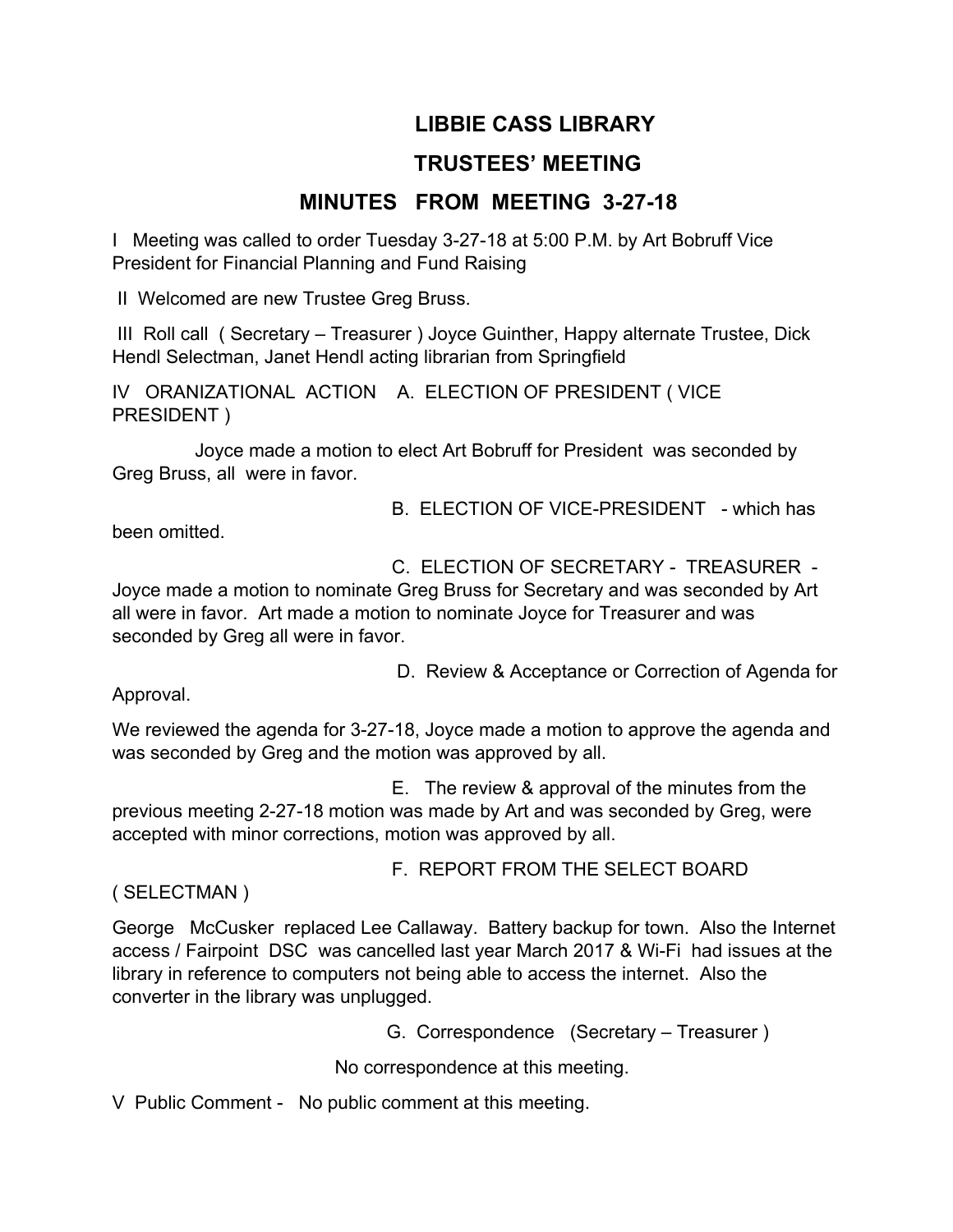### **PAGE #1 OF #3**

- VI Old Business: In Progress
	- A. Art / Joyce Determining Scholarship Fund

 Art & Joyce will set a date to get together for Determining Scholarship Fund Obligations with Terry Knolls

- B. All -Renovation Plans was not discussed at this meeting
- C. All Telescope Issues Janet referred to the telescope agreement that it is ready and in computer for patrons to check out. Needs to be advertisied.
- D. Incoming Library Director Second Library Street Sign was not discussed at this meeting.
- E. Background Check Incoming Library Director Laura Pauling has passed the background check.
- F. Copy machine prices posted in the library by the machine \$ .20 cents for black & white, colored copies which Joyce brought a sample of a copy to show just how much color ink is used on a copy which is \$ .50 cents.
- G. Discussion of computer contact / report on information received since Art & Greg both use the same computer repair service, Dick contacted the source, the one that was in question which did not work is now working, checked all others and will be sending the library the invoice for his service.
- VII NEW BUSINESS : Introduction of intent to follow State Regulations 91:A

and

### modified BEDH

No discussion at this meeting.

#### VIII REPORTS

A. Friends of Library ( Representative of Friends )

No one from the Friends was present at this meeting.

B. Librarian Report ( Acting Librarian )

 Janet reported that since our new librarian Laura Pauling is starting 4-2-18 she was trying to clean up all odds & ends, Ex: over dues, missing books, renewals, etc.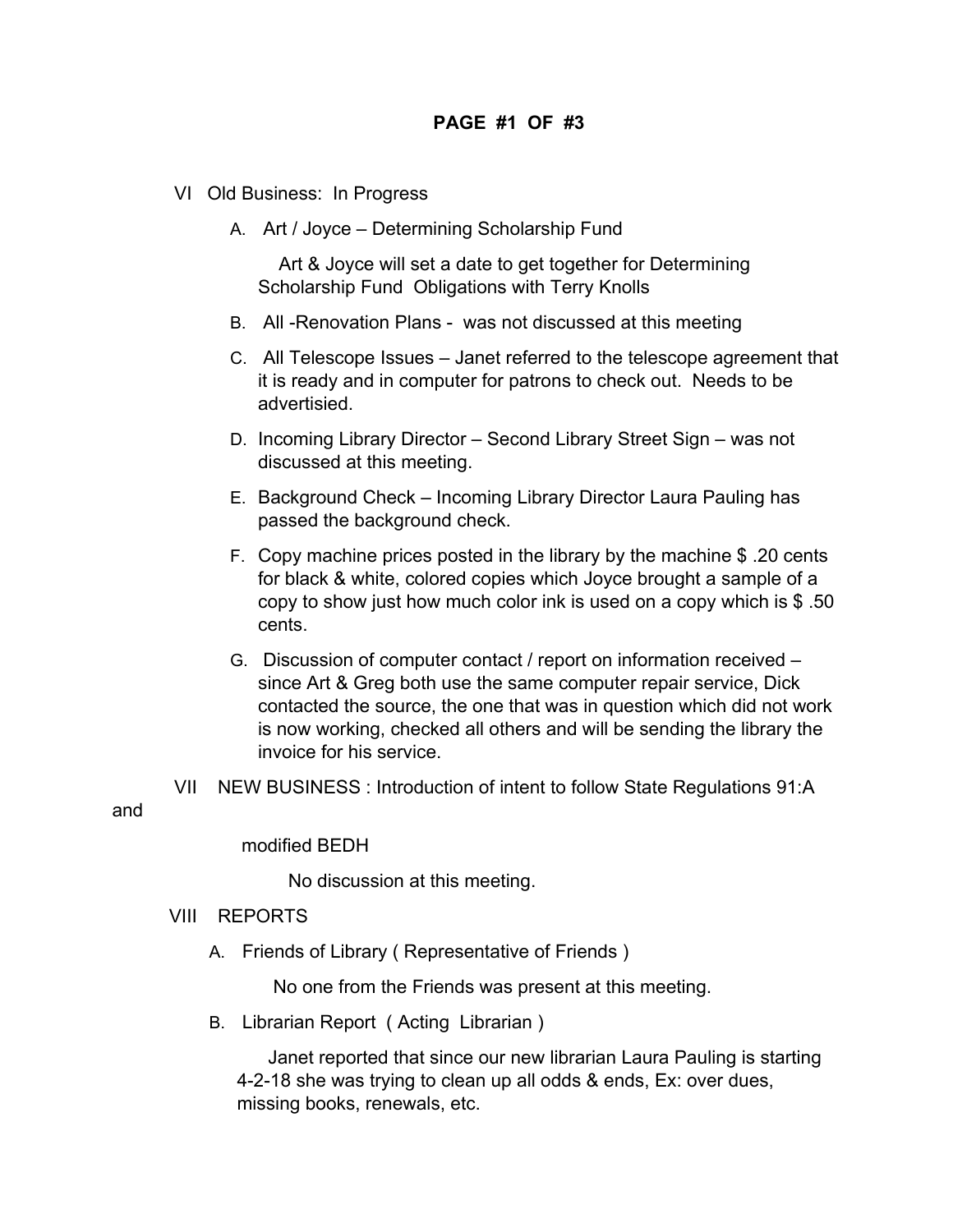A motion was made by Joyce to have coffee & donuts on 4-2-18 for Laura at 12:00 noon welcoming her first day of employment. Motion was seconded by Greg.

 **PAGE #2 OF #3**

## **FINANCIAL REPORT**

| TYPE OF                      | NAME OF BANK       | <b>CURRENT</b> |
|------------------------------|--------------------|----------------|
| <b>ACCOUNTS</b>              |                    | <b>BALANCE</b> |
| Operating expense            | Lake Sunapee       | 831.00         |
| Tax Money                    |                    |                |
| <b>General Library Funds</b> | Lake Sunapee       | 7946.43        |
| Copy & Fax Fees              |                    |                |
| Donations                    |                    |                |
| Grants                       |                    |                |
| Scholarship Fund             | <b>Sugar River</b> | 4835.33        |
| Consist of:                  |                    |                |
| <b>Book Sales</b>            |                    |                |
| Donations specified          |                    |                |
|                              |                    |                |

CD Accounts Mascoma 38451.95

 Sugar River as of 2-28-18, Lake Sunapee operating as of 3-15-18 Gen. Library Funds as of 2-28-18 CD @ Mascoma as of 11-16-16 - closed out and was deposited as cash in the LPL Investment account.

Mascoma CD Account as of 2-28-18

#### IX ANNOUNCEMENTS

None at this meeting.

X Verify Nexxt Meeting Date

Monday April 23, 2018 at 1:00 P.M.